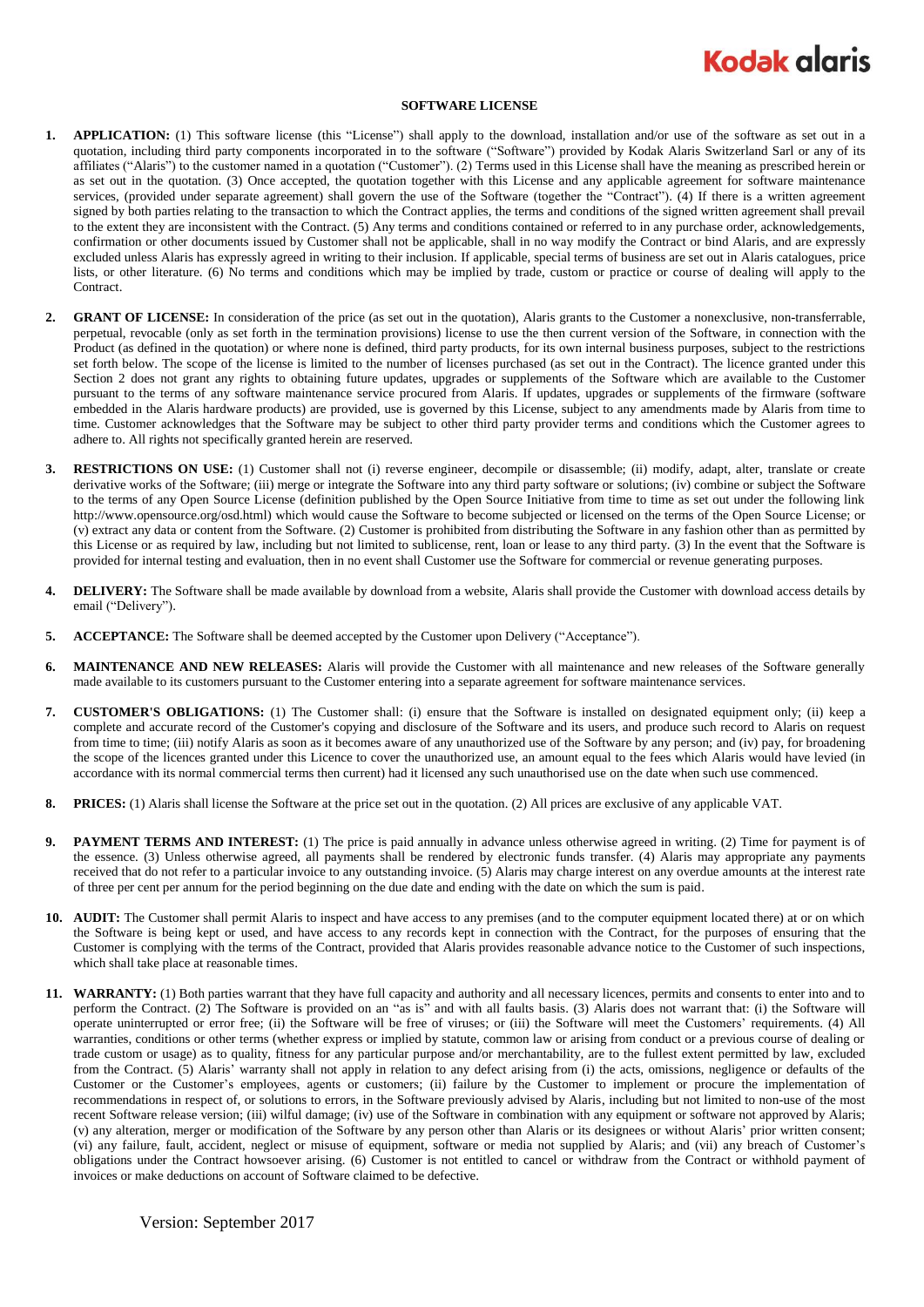## **Kodak glaris**

- **12. LIMITATION OF LIABILITY:** (1) If not expressly provided for otherwise in this License in no event, whether in contract, tort (including in either case negligence), misrepresentation (other than fraudulent misrepresentation), breach of statutory duty or otherwise pursuant to the Contract, shall Alaris be liable for any loss of profits, anticipated savings, revenue, business, loss or corruption of data or reconstruction of data, loss of use, loss of goodwill, loss due to delay or any indirect, special, incidental or consequential loss or damage whatsoever. (2) Alaris' sole obligation and liability for breach of the warranty set out in Section 11 (2) above, is for Alaris to use commercially-reasonable efforts, at Alaris' expense, to replace software media or modify the Software so that the warranty specified under Section 11 (2) is true. In the event of a warranty claim, Customer shall be responsible for the removal of any defective Software and subsequent replacement of any replacement Software. (3) Subject to (1) and (2), Alaris' aggregate liability for all other claims, whether in contract, tort (including in either case negligence), misrepresentation (other than fraudulent misrepresentation), breach of statutory duty or otherwise pursuant to the Contract, shall be limited to the price paid by the Customer for the specific Software giving rise to the claim in the 12 months prior to the claim which the loss or damage occurred. (4) Nothing in the Contract shall be deemed to exclude or limit Alaris' liability in respect of: (i) Loss or damage caused by wilful intent or gross negligence of Alaris or Alaris' officers, employees, agents or contractors; (ii) Injuries to or death of any person, caused by Alaris or Alaris' officers, employees, agents or contractors; or (iii) any other liability which cannot be excluded at law. (5) Any claim for loss or damages, save for pursuant to (4) above, must be notified to Alaris within twelve (12) months as from the date on which the damage was caused, failing which such claim is deemed to be waived.
- **13. INTELLECTUAL PROPERTY AND COPYRIGHT:** (1) Customer acknowledges that all intellectual property rights meaning all inventions, patents, registered designs, design rights, database rights, copy rights, know-how, trademarks, trade secrets and all other intellectual property rights, and the applications for any of the same and any rights or forms of protection of a similar nature and having equivalent or similar effect to any of them which may subsist anywhere in the world ("Intellectual Property Rights") in the Software and any updates or upgrades thereto belong and shall belong to Alaris or the relevant third-party owners (as the case may be), and the Customer shall have no rights in or to the Software other than the right to use it in accordance with the terms of this Licence. (2) Customer agrees to abide by all copyright and other applicable laws. (3) Customer shall not cause or permit any third party to cause any damage or endanger the Intellectual Property Rights of Alaris.
- **14. INDEMNIFICATION:** (1) Without prejudice to any other rights of Alaris, Customer shall indemnify Alaris for any loss suffered by Alaris (including reasonable legal fees and costs) by reason of any use by Customer, Customer's employees, agents or customers, whether arising directly or indirectly, of the Software other than in accordance with this License. (2) Customer shall further indemnify and hold Alaris harmless against any loss or damage which it may suffer or incur as a result of the Customer's breach of any third-party additional terms howsoever arising. (3) In the event of a claim, or notification of an intention to make a claim, which may reasonably be considered likely to give rise to a liability under this indemnity ("Claim"), Customer shall: (i) as soon as reasonably practicable, give written notice of the Claim to Alaris specifying the nature of the Claim in reasonable detail; and (ii) not make any admission of liability, agreement or compromise in relation to the Claim. (4) Customer shall not, except with the prior written consent of Alaris, consent to entry of any judgment or enter into any settlement that does not include as an unconditional term the giving by the claimant or plaintiff to Alaris and its affiliates a release from all liability and blame with respect to the Claim.
- **15. SUSPENSION AND TERMINATION:** (1) Without prejudice to its other rights, Alaris may terminate the Contract or in the event that (i) Customer fails to pay any sums due under the Contract; (ii) Customer breaches any terms of the Contract; (iii) Customer is unable to pay its debts as they fall due, passes a resolution for winding up (other than for the purposes of a solvent amalgamation or reconstruction) or if a court of competent jurisdiction makes an order to that effect, enters into a receivership or liquidation or otherwise ceases to carry on business or an analogous event occurs to Customer in any jurisdiction; or (iv) an event pursuant to Section 19.2 or pursuant to Section 21.6 where such event has persisted for more than 14 days. (5) On termination for any reason: (i) all rights granted to the Customer under the Contract shall cease; (ii) the Customer shall cease all activities authorised by this Licence; and (iii) where possible the Customer shall immediately destroy or return to Alaris (at Alaris' option) all copies of the Software then in its possession, custody or control and, in the case of destruction, certify to Alaris that it has done so.
- **16. CONFIDENTIAL INFORMATION:** (1) All non-public, confidential or proprietary information of Alaris, including but not limited to, specifications, samples, patterns, designs, plans, drawings, documents, data, business operations, pricing, discounts or rebates, disclosed by Alaris in connection with the Contract, whether disclosed orally or disclosed or accessed in written, electronic or other form or media, and whether or not marked, designated or otherwise identified as "confidential", shall be deemed to be confidential, to be used solely for the purpose of performing under the Contract and may not be disclosed or copied unless authorized in advance by Alaris in writing. (2) Upon Alaris' request, Customer shall promptly return all documents and other materials received from Alaris and delete any copies made thereof. (3) Alaris shall be entitled to apply for injunctive relief for any violation of this Section. (4) This Section does not apply to information that is: (i) in the public domain; (ii) known to Customer at the time of disclosure; (iii) rightfully obtained by Customer on a non-confidential basis from a third party; or (iv) is required to be disclosed by any applicable law or by order of any Court of competent jurisdiction or any government body, agency or regulatory body, provided that the receiving party shall use all reasonable endeavours to give the disclosing party as much written notice of the disclosure as it reasonably can to enable the disclosing party to seek a protective order or other action protecting the confidential information from disclosure.
- **17. DATA PROTECTION:** (1) Each party will comply with its obligations in terms of laws and regulations relating to the protection or disclosure of personal data, sensitive data or such other data which is deemed to be 'personal' pursuant to applicable data protection law in force from time to time. (2) The Customer acknowledges that the Software: (i) may request or collect information about the user of the Software; and (ii) may collect information regarding the content sent via the Software as well as details of the recipient. (3) Each party shall indemnify, defend and hold the other party harmless against claims resulting from or in connection with the indemnifying party's non-observance or insufficient observance of such obligations or any of its obligations in this Section 17.
- **18. EXPORT:** (1) Customer shall not export or re-export the Software except as authorised by the laws of the jurisdiction in which the Software was procured. (2) In particular, and without limitation, the Software may not be exported or re-exported into (or to a national or resident of) any US embargoed countries (including without limitation: Iran; Sudan; North Korea; Syria; Cuba; Belarus; Zimbabwe; Myanmar (Burma); the Crimea and Sevastopol Regions (Ukraine); and the military/defence/energy sectors in Russia).
- **19. MAJOR BUSINESS CHANGE:** (1) If in the reasonable opinion of Alaris there is or is likely to be a major change in the business operations of Alaris or Customer which has or could have an adverse impact on the viability of Software to be licensed to the Customer ("Major Business Change"), Alaris shall notify the Customer and Alaris and the Customer shall meet and discuss in good faith whether the provisions of any Contract between Alaris and the Customer needs to be varied. (2) In the event that the parties cannot agree in good faith on such contract variations within a